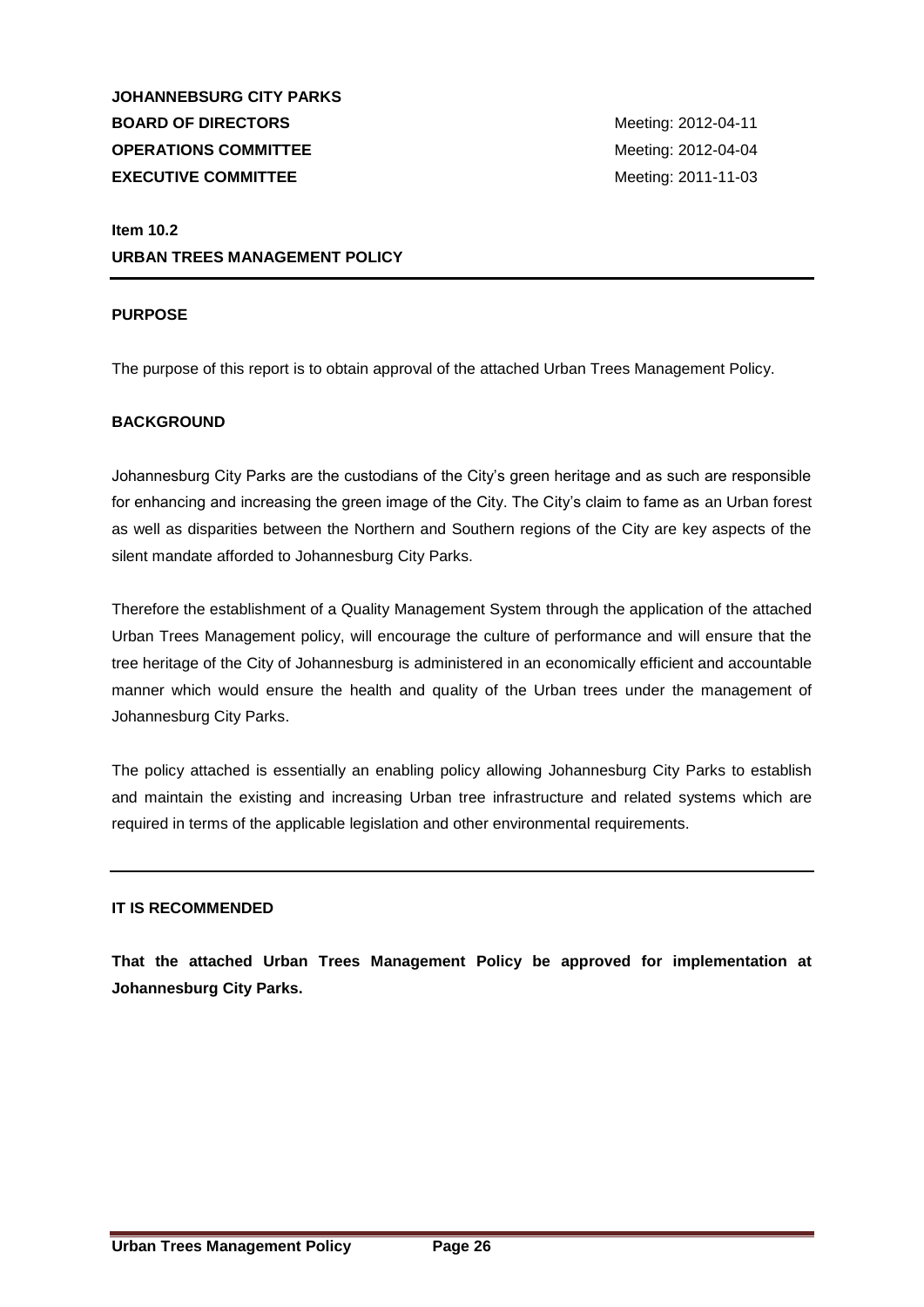| Johannesburg |                                                 | <b>OPERATIONS</b>                                                                                                                                                                                                                                                                                                                                                                        | <b>Policy</b>    | JCP-OPS-POL- |
|--------------|-------------------------------------------------|------------------------------------------------------------------------------------------------------------------------------------------------------------------------------------------------------------------------------------------------------------------------------------------------------------------------------------------------------------------------------------------|------------------|--------------|
|              |                                                 |                                                                                                                                                                                                                                                                                                                                                                                          | No.              | 0201         |
|              |                                                 |                                                                                                                                                                                                                                                                                                                                                                                          | <b>Revision</b>  | Ø            |
|              |                                                 | <b>POLICY TITLE:</b>                                                                                                                                                                                                                                                                                                                                                                     |                  |              |
|              | <b>City Parks</b><br>Greener. Conserved. Yours. | <b>City of Johannesburg</b>                                                                                                                                                                                                                                                                                                                                                              | <b>Effective</b> |              |
|              |                                                 | <b>Urban Trees Management Policy</b>                                                                                                                                                                                                                                                                                                                                                     | date             |              |
|              | <b>DEFINITIONS</b>                              | For the purposes of this policy, the following definitions shall apply:<br>Urban Forest Canopy: a group or set of trees making a canopy in an<br>urban settlement.<br>Indigenous Trees: trees that are native to the country (of origin to South<br>Africa.<br>Endemic Trees: trees that thrive in a specific ecological area.<br>Exotic Trees: trees/ plants not native to the country. |                  |              |
| 1.           |                                                 | Alien Invasive Trees: trees that invade and out compete native trees an<br>resulting in a rapid spread and occupation of a geographical area.<br>Regions: geographical borders set out by the City of Johannesburg<br>Metropolitan Municipality.                                                                                                                                         |                  |              |
|              |                                                 | Wards: geographical borders found within the Regions.                                                                                                                                                                                                                                                                                                                                    |                  |              |
|              |                                                 | SMME Development: Small Medium, Micro Enterprises.                                                                                                                                                                                                                                                                                                                                       |                  |              |
|              |                                                 | Preservation Tree Order: A tree preservation order (TPO) is set out by<br>the Municipality to protect specific tree species, or a particular area from<br>deliberate damage and destruction. The TPO addresses matters relating<br>to the felling, lopping, topping, uprooting or other tree management<br>related activities.                                                           |                  |              |
|              |                                                 | Integrated Development Plan (IDP): The framework for specific service<br>delivery related targets established by the Municipality.                                                                                                                                                                                                                                                       |                  |              |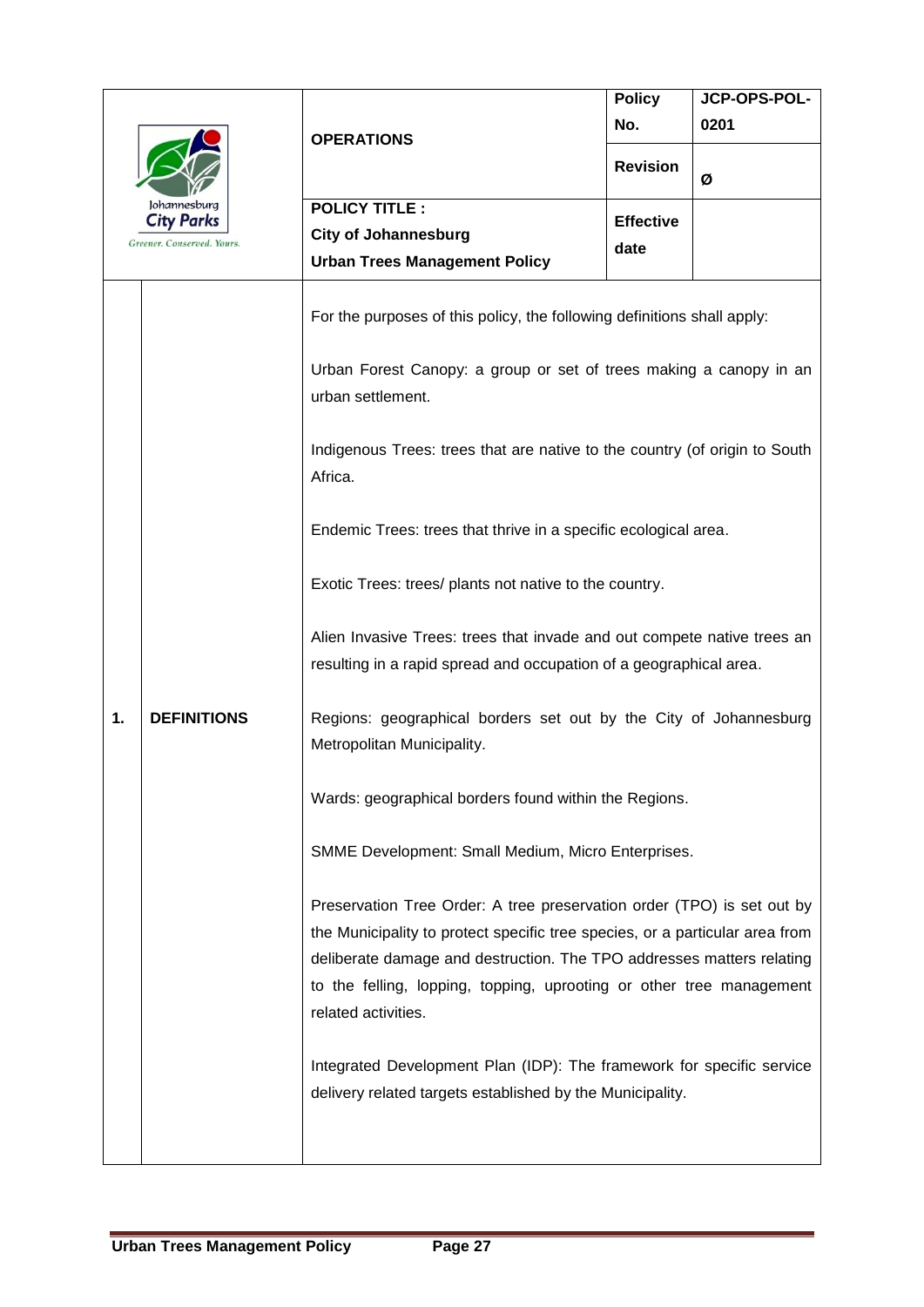| Southern regions.<br>identified:<br>manager of an expanding, manmade, urban forest.<br>$\bullet$<br>CoJ.<br>$\bullet$<br>census and GIS mapping.<br>$\bullet$<br>regional and ward requirements.<br><b>POLICY</b><br>3.<br><b>OBJECTIVES</b><br>methodologies.<br>indigenous and exotic trees.<br>nurseries.<br>$\bullet$<br>externally.<br>$\bullet$<br>the value of trees in the urban landscape.<br>removal of trees in public open spaces and on streets. | 2. | <b>POLICY</b><br><b>STATEMENT</b> | To develop a policy framework that establishes Johannesburg City<br>Parks' (JCP) commitment and strategic direction for the procurement,<br>propagation, planting, maintenance, protection and management of trees<br>in designated public open spaces and streets.                                                                                                                                                                                                                                                                                                                                                                                                                                                                                                                                                                                                                                                                                                                                                                                                                                                                                                                                                                                                                                                                                                                           |  |  |
|---------------------------------------------------------------------------------------------------------------------------------------------------------------------------------------------------------------------------------------------------------------------------------------------------------------------------------------------------------------------------------------------------------------------------------------------------------------|----|-----------------------------------|-----------------------------------------------------------------------------------------------------------------------------------------------------------------------------------------------------------------------------------------------------------------------------------------------------------------------------------------------------------------------------------------------------------------------------------------------------------------------------------------------------------------------------------------------------------------------------------------------------------------------------------------------------------------------------------------------------------------------------------------------------------------------------------------------------------------------------------------------------------------------------------------------------------------------------------------------------------------------------------------------------------------------------------------------------------------------------------------------------------------------------------------------------------------------------------------------------------------------------------------------------------------------------------------------------------------------------------------------------------------------------------------------|--|--|
|                                                                                                                                                                                                                                                                                                                                                                                                                                                               |    |                                   | To create and maintain a balance in the green environment between the<br>developed and previously disadvantaged areas within the City of<br>Johannesburg, with specific attention to the planting trees in the<br>In order to achieve this balance, the following objectives have been<br>To enhance the reputation of the CoJ as a custodian and<br>To determine and benchmark the urban forest canopy of the<br>To develop and maintain a CoJ urban trees profile via a trees<br>To increase the number of trees in public open spaces based on<br>To maintain and improve the existing urban forest canopy<br>through the application of sustainable asset management<br>To establish norms, standards and criteria for the planting of<br>To provide guidelines for the procurement of trees through a<br>balanced approach of SMME development, agencies and tree<br>To optimise JCP tree nurseries as capable suppliers of trees to<br>meet internal planting requirements, as well as for sale<br>To increase the awareness of communities and developers on<br>To apply the CoJ policies and by-laws on the protection and<br>To facilitate the removal of alien invasive trees in collaboration<br>with relevant government and non-governmental entities.<br>To influence and to achieve goals on trees planting and<br>maintenance as per the IDP and Environmental Sector Plan of |  |  |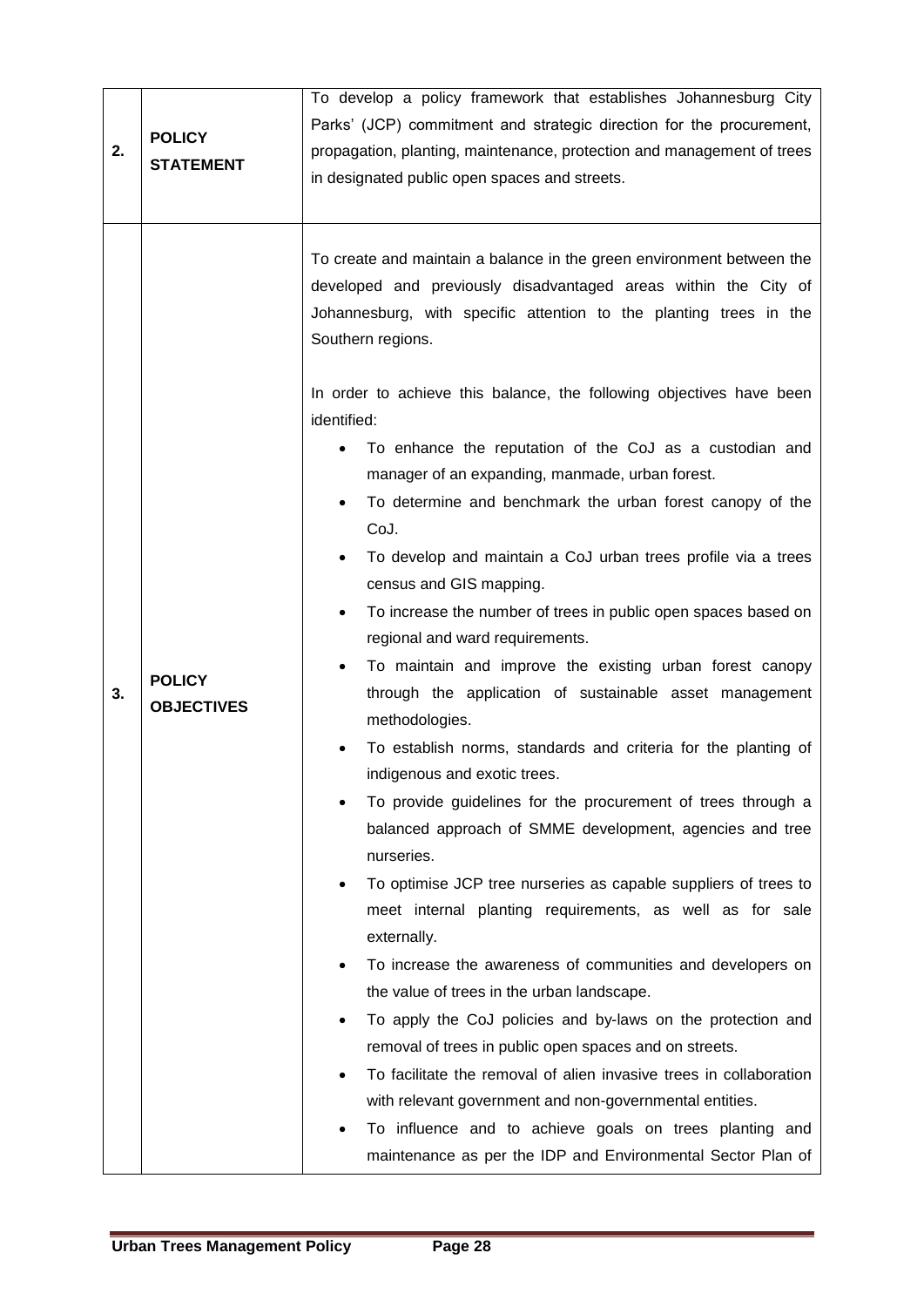|    |                                                                      | the CoJ.<br>To provide trees planting and maintenance services to State and<br>Municipal owned entities.<br>To provide guidelines on the prescription of trees requirements<br>for development applications.<br>To establish criteria for the donation of trees for use in non-<br>designated public spaces.<br>To document and standardise processes and procedures for the<br>management of trees in the CoJ.                                                                                                                                                                                                                                                                                                                                                                                                                                                                                                                                                                                                                                                                                                                                                                                                                                                                                                                                                                                                                    |
|----|----------------------------------------------------------------------|------------------------------------------------------------------------------------------------------------------------------------------------------------------------------------------------------------------------------------------------------------------------------------------------------------------------------------------------------------------------------------------------------------------------------------------------------------------------------------------------------------------------------------------------------------------------------------------------------------------------------------------------------------------------------------------------------------------------------------------------------------------------------------------------------------------------------------------------------------------------------------------------------------------------------------------------------------------------------------------------------------------------------------------------------------------------------------------------------------------------------------------------------------------------------------------------------------------------------------------------------------------------------------------------------------------------------------------------------------------------------------------------------------------------------------|
| 4. | <b>GUIDING</b><br><b>PRINCIPLES</b><br>(for<br>measuring<br>success) | The following measures shall be utilised in order to gauge the progress<br>and success of this policy:<br>A long-term street and parks trees master plan developed and<br>implemented.<br>Trees protected through the application of the 'Preservation of<br>Trees Order' and the policies and by-laws of the CoJ.<br>An increase in the size of the urban tree canopy in line with<br>targets established through the Environmental Sector Plan.<br>Trees selection and planting based on a ratio of 80% indigenous<br>and 20% exotic and<br>A comprehensive trees register in place and continually updated<br>and mapped on the GIS.<br>Fully operational trees nurseries able to meet the planting needs<br>of the various JCP regions, with a minimum installation size of<br>100I and 30mm stem girth.<br>The future generation of revenue through the sale of excess<br>trees to the public.<br>Decline in the area of coverage of alien invasive trees.<br>$\bullet$<br>A predetermined trees survival rate achieved on trees younger<br>than 18 months old.<br>No power outages due to trees under power lines.<br>Agreed upon trees preventive: reactive maintenance tactics<br>applied using the Asset Management System of JCP.<br>Response and turnaround times on various trees maintenance<br>and emergencies achieved.<br>Communities consulted on established trees removals, pruning<br>and planting activities. |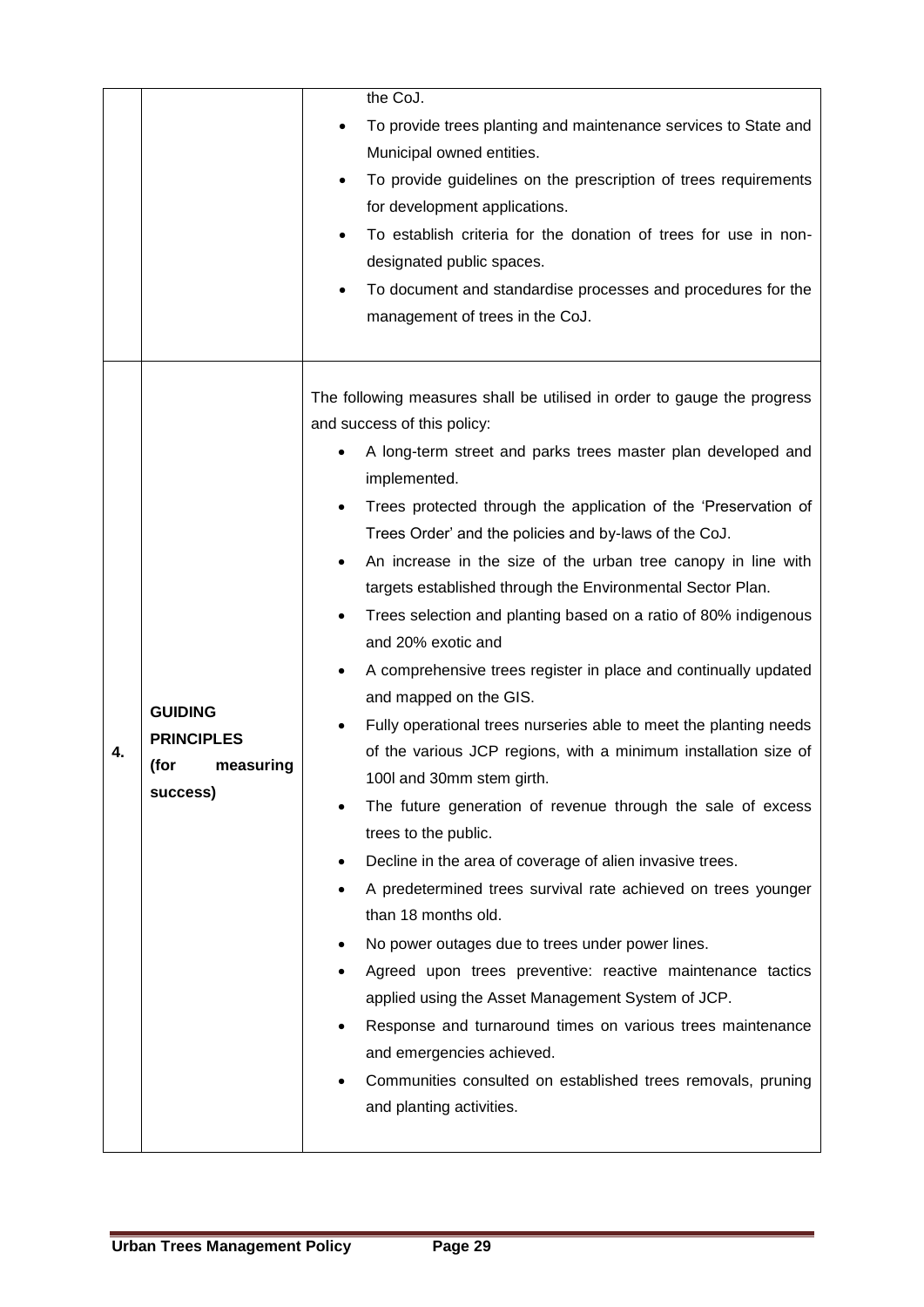|    |                            | This policy applies to all managers, staff and all activities in relation to |  |
|----|----------------------------|------------------------------------------------------------------------------|--|
| 5. | <b>AND</b><br><b>SCOPE</b> | trees in designated public open spaces, including parks, streets and         |  |
|    | <b>APPLICATION</b>         | private areas through development applications.                              |  |
|    |                            |                                                                              |  |
|    |                            | <b>Approval</b>                                                              |  |
|    |                            | The Board of Directors maintains an oversight and support role in            |  |
|    |                            | respect of the implementation of this policy                                 |  |
|    |                            |                                                                              |  |
|    |                            | Accountability                                                               |  |
|    |                            | The Managing Director, as the Accounting Officer of the organisation, is     |  |
|    |                            | the principal custodian of the organisation's resources and assets; in this  |  |
|    |                            | case the CoJ trees under management of JCP, and shall be responsible         |  |
|    |                            | for ensuring this policy is adhered to.                                      |  |
|    |                            | Responsible                                                                  |  |
|    |                            | The Executive Special Projects are responsible for approving and             |  |
|    |                            | communicating appropriate procedures for the implementation of this          |  |
|    |                            | policy, including but not limited to:                                        |  |
|    |                            | Trees protection, replacement and removal,                                   |  |
|    |                            | Trees planting and selection,                                                |  |
|    |                            | Trees procurement and propagation,<br>٠                                      |  |
|    |                            | Trees asset management,                                                      |  |
| 6. | <b>ROLES</b><br>&          | Community consultation, training and awareness,                              |  |
|    | <b>RESPONSIBILITIES</b>    | Trees stipulation through development applications, and                      |  |
|    |                            | Trees management processes incorporating JCP regions.                        |  |
|    |                            | Coordination                                                                 |  |
|    |                            | The JCP Nurseries and Urban Forestry Unit is responsible for the             |  |
|    |                            | development and coordination of the applicable procedures and                |  |
|    |                            | processes, as well as for the procurement and propagation of trees and       |  |
|    |                            | overall trees strategy development.                                          |  |
|    |                            | Management                                                                   |  |
|    |                            | Regional Managers are responsible for the implementation of all              |  |
|    |                            | planting, maintenance, protection and management of trees processes          |  |
|    |                            | and procedures.                                                              |  |
|    |                            | <b>Asset Recording</b>                                                       |  |
|    |                            | The Asset Care Centre (ACC) is responsible for ensuring the application      |  |
|    |                            | of all trees asset management procedures and processes via the               |  |
|    |                            | Computerised Asset Management System, as well as through the use of          |  |
|    |                            | the Geographic Information System (GIS).                                     |  |
|    |                            | The ACC will manage and report on the trees register.                        |  |